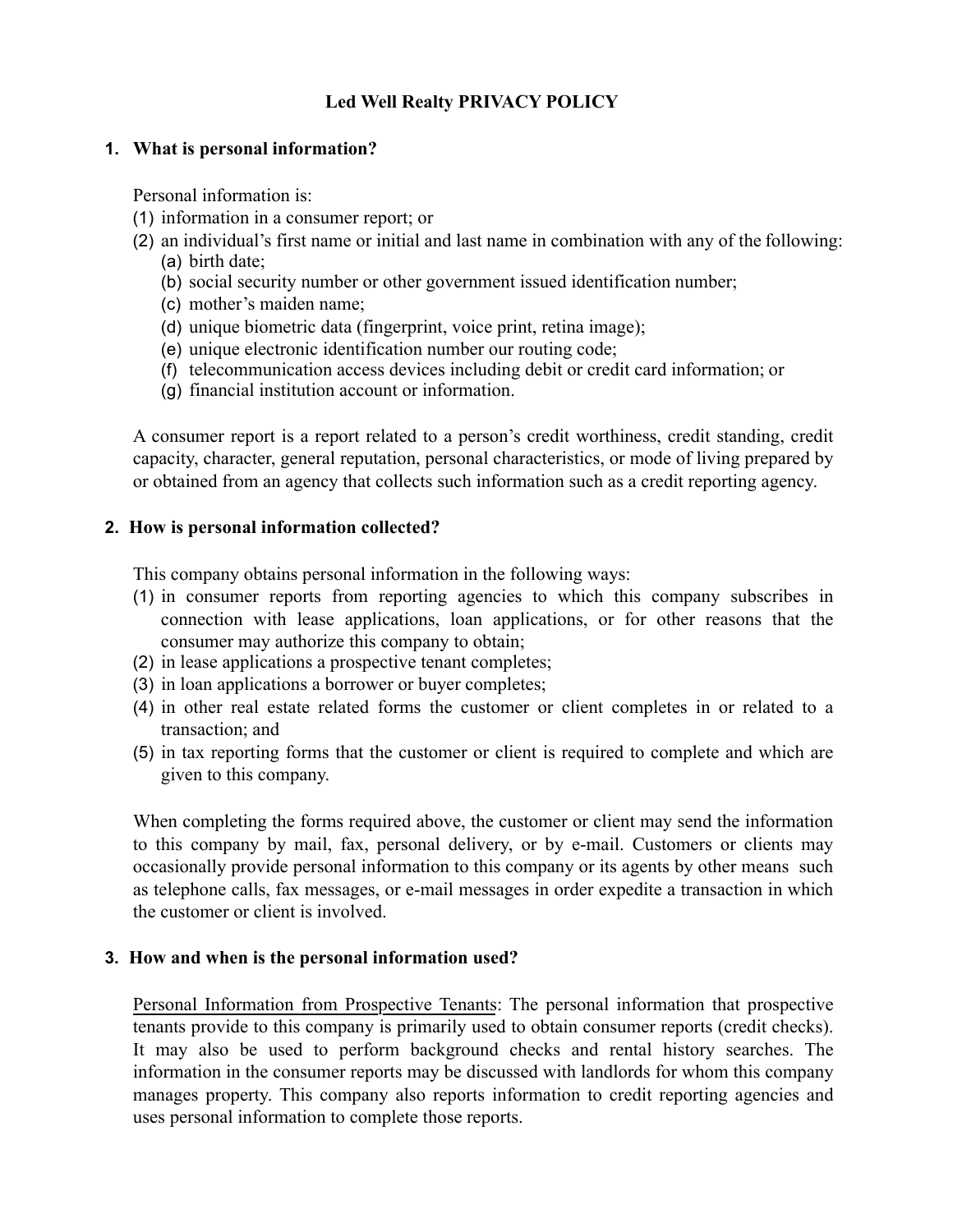Personal Information from Owners of Properties Managed by the Company: When this company acts as a property manager for a property owner, the company uses the property owner's personal information only: (a) to deliver the required management services; (b) to file any required reports with governmental agencies (for example, the IRS); or (c) for other purposes the property owner may authorize.

Personal Information from Clients: When this company represents a person (buyer, seller, landlord, or tenant) in a transaction the agent servicing the client may, on the client's behalf and at the client's instruction, convey personal information he or she provides to the agent to service providers (for example, mortgage lenders and title companies) as those service providers may require for the products or services the client needs or requests. If this company represents a prospective tenant in a lease transaction, the personal information may, on the tenant's behalf and with the tenant's knowledge, be discussed with and provided to landlords or their agents. This company and its agents exercise reasonable discretion when discussing any personal information with others.

## **4. How is the personal information protected?**

Written files in this company are protected under lock and key.

Electronic records are protected under an access name and password assigned to persons in this company.

This company and its agents exercise reasonable discretion when discussing any personal information with others and releases personal information to others only as described by this policy.

This company does not permit its employees or agents to make copies of consumer reports or records of insurance claims. The consumer reports retained in the company's files are not to be accessed in the future as a convenience to customers or clients.

The individual agents that work with this company are independent contractors and the agent with whom a customer or client works with may maintain a separate transaction file. The company instructs its agents to not permit other persons to access the personal information in files the agents maintain. The company instructs its agents to protect the personal information in the agents' files in the same manner as described in this policy.

#### **5. Who has access to the personal information?**

The following persons have access to personal information in this company's files:

- (1) the agent or broker who is servicing or coordinating the transaction;
- (2) the office manager to whom the agent reports; and
- (3) the owner of the company.

Property owners for whom the company manages properties do not have access to personal